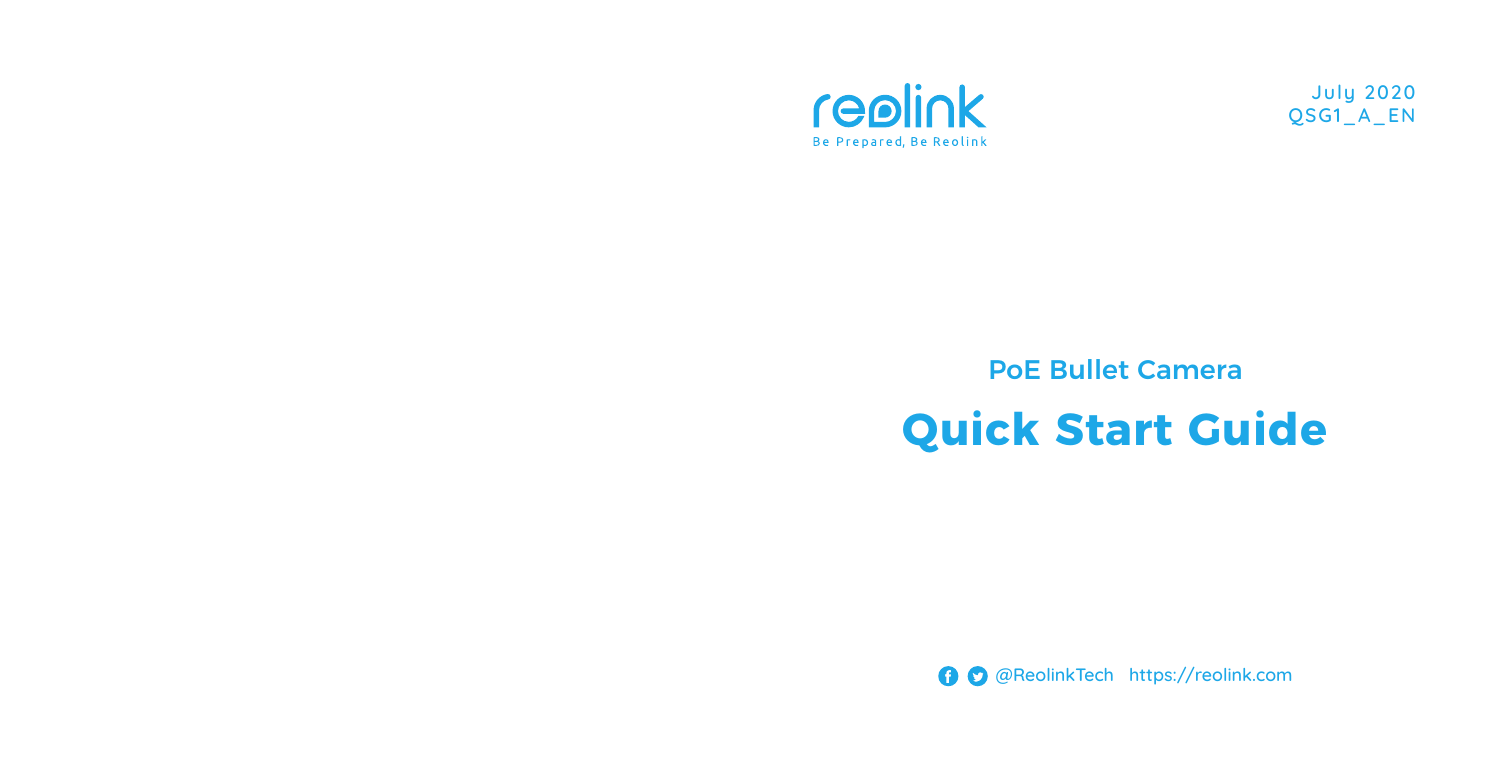

| What's in the Box          |                   |
|----------------------------|-------------------|
| Camera Introduction        |                   |
| <b>Connection Diagram</b>  |                   |
| Set up the Camera          |                   |
| Mount the Camera           |                   |
| Troubleshooting            | 11                |
| Specifications             | $12 \overline{ }$ |
| Notification of Compliance | 13                |

### **Contents What's in the Box**







Camera 1m Waterproof Lid Ethernet Cable





┍



Quick Start Guide Surveillance Sign Mounting

Hole Template



#### Pack of Screws

NOTE: Camera and accessories vary with different camera models that you purchase.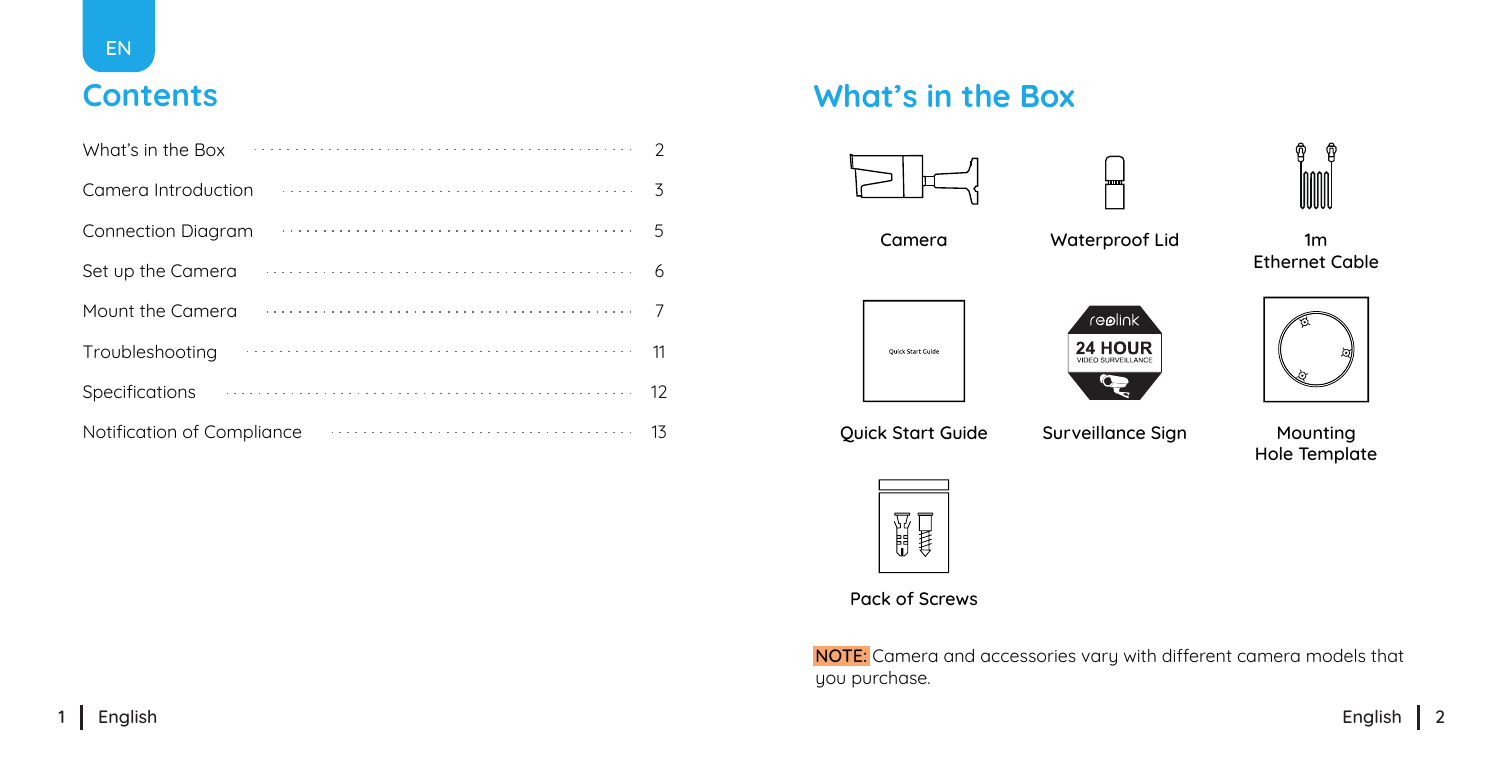### **Camera Introduction**





#### NOTE:

• Different types of cameras are introduced in this section. Please check out the camera included in the package and check out the details from the correpsonding introduction above.

• The actual appearance and components may vary with different model of product.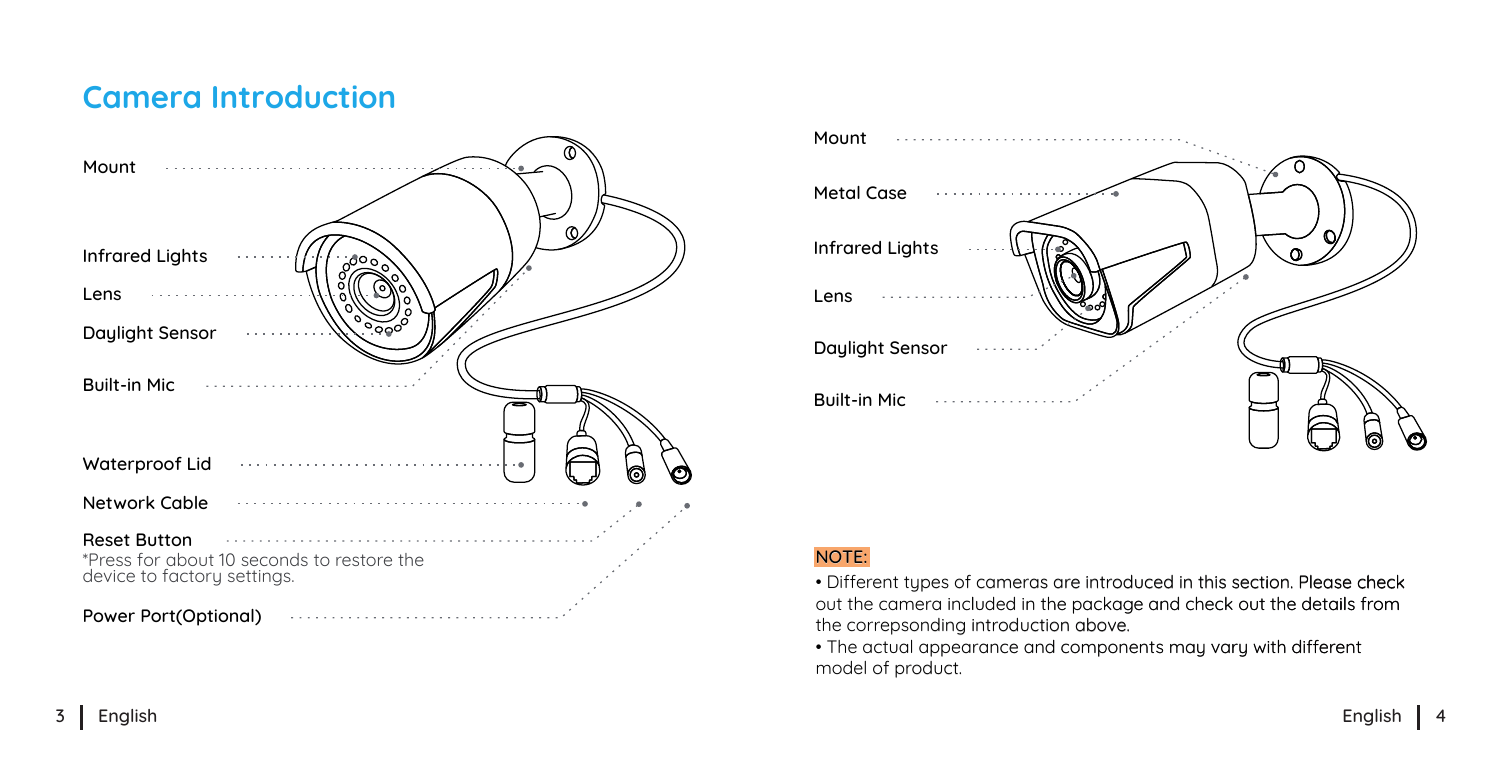### **Connection Diagram**

Before using the camera, please connect your camera as instructed below to finish initial setup.

1. Connect the camera to a PoE injector with an Ethernet cable. 2. Connect the PoE injector to your router, and then power on the PoE injector.



\*You may also connect the camera to a PoE switch or Reolink PoE NVR.

NOTE: The camera should be powered with a 12V DC adapter or a PoE powering device such as PoE injector, PoE switch or Reolink NVR (not included in the package).

### **Set up the Camera**

Download and Launch the Reolink App or Client software, and follow the onscreen instructions to finish initial setup.

#### • On Smartphone

Scan to download the Reolink App.



#### • On PC

Download path of the Reolink Client: Go to https://reolink.com > Support > App & Client.

NOTE: If you are connecting the camera to a Reolink PoE NVR, please set up the camera via the NVR interface.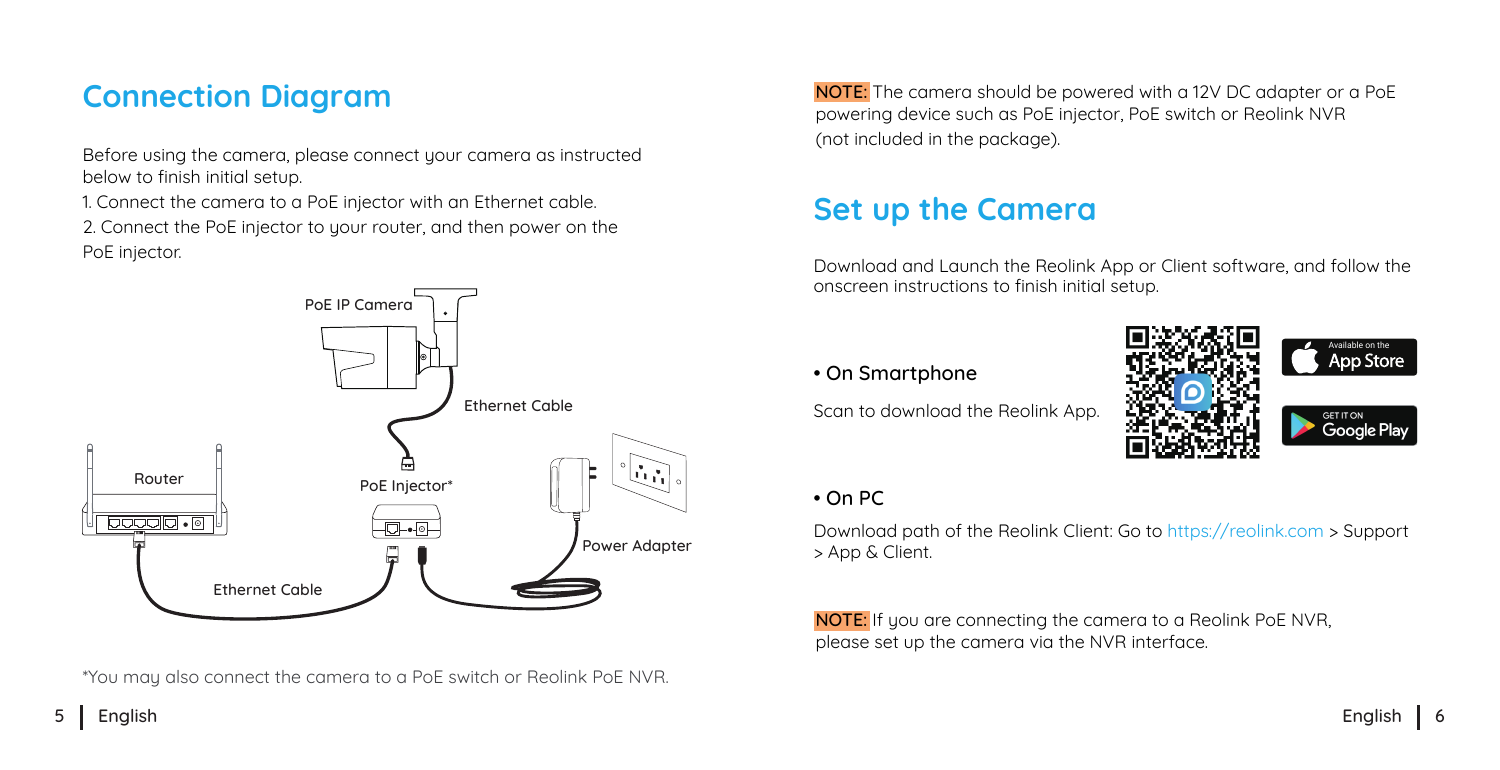### **Mount the Camera**

#### **Installation Tips**

- Do not face the camera towards any light sources.
- Do not point the camera towards a glass window. Or, it may result in poor image quality because of the window glare by infrared LEDs. ambient lights or status lights.
- Do not place the camera in a shaded area and point it towards a well-lit area. Or, it may result in poor image quality. To ensure best image quality, the lighting condition for both the camera and the capture object shall be the same.
- To ensure better image quality, it's recommended to clean the lens with a soft cloth from time to time.
- Make sure the power ports are not directly exposed to water or moisture and not blocked by dirt or other elements.
- With IP waterproof ratings, the camera can work properly under conditions like rain and snow. However, it doesn't mean the camera can work underwater.
- Do not install the camera at places where rain and snow can hit the lens directlu.
- The camera may work in extreme cold conditions as low as -25 °C. Because when it is powered on, the camera will produce heat. You may power on the camera indoors for a few minutes before installing it outdoors.

NOTE: There are two different tupes of mounts for bullet cameras. Please check out the mount included in the package and follow the corresponding instruction to install the camera properly.

#### **Install the Camera**



Drill holes in accordance with the mounting hole template.

NOTE: Use the druwall anchors included in the package if needed.



Install the mount base with the mounting screws included in the package.

NOTE: Run the cable through the cable notch on the mount base.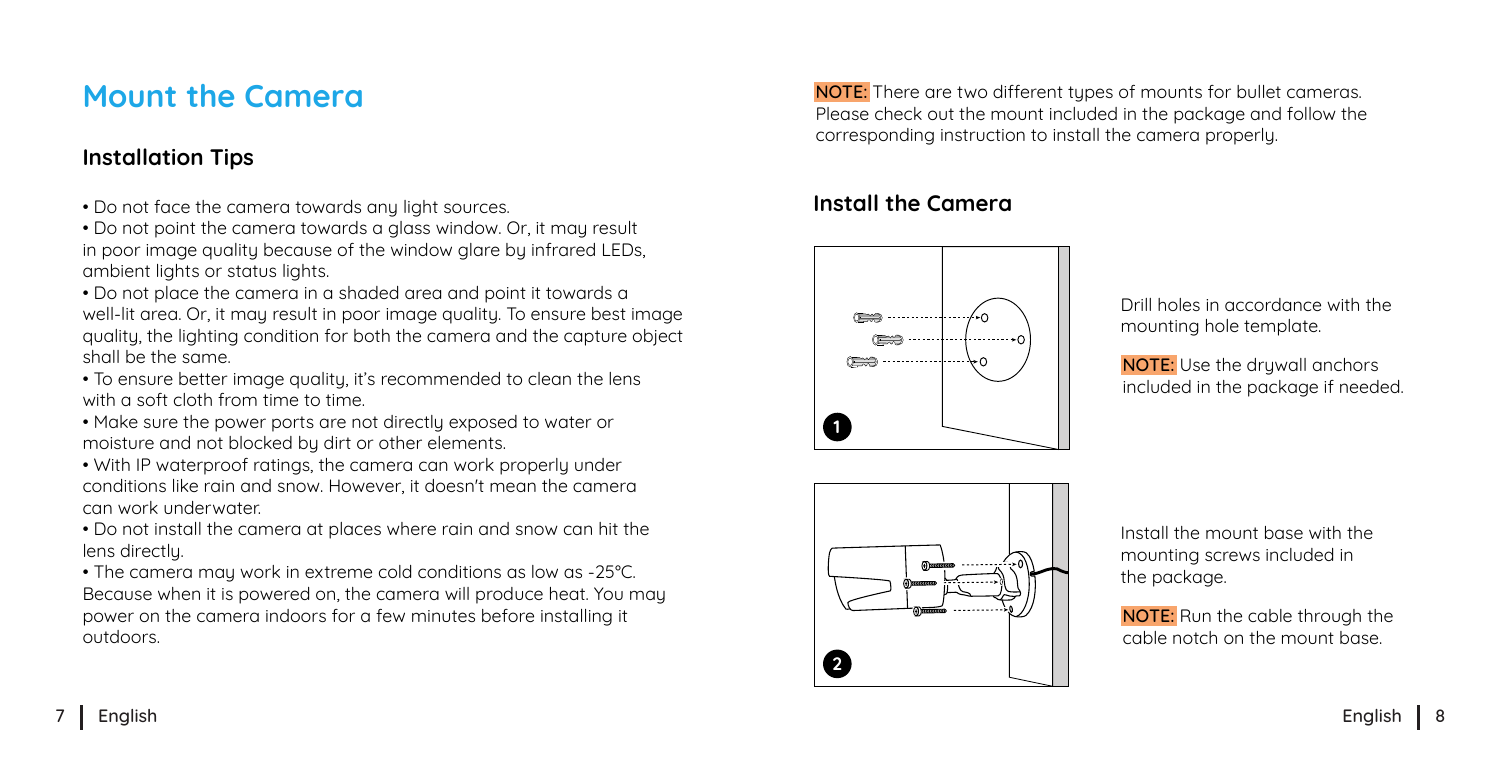

loosen the adjustment knob on security mount and turn the camera.



Stiffen the adjustment knob to lock the camera.

NOTE: If your camera has another mount without the adjusting knob, please loosen the adjusting screw with the provided hex key and turn the camera as shown below to adjust the angle. To get the best field of view,

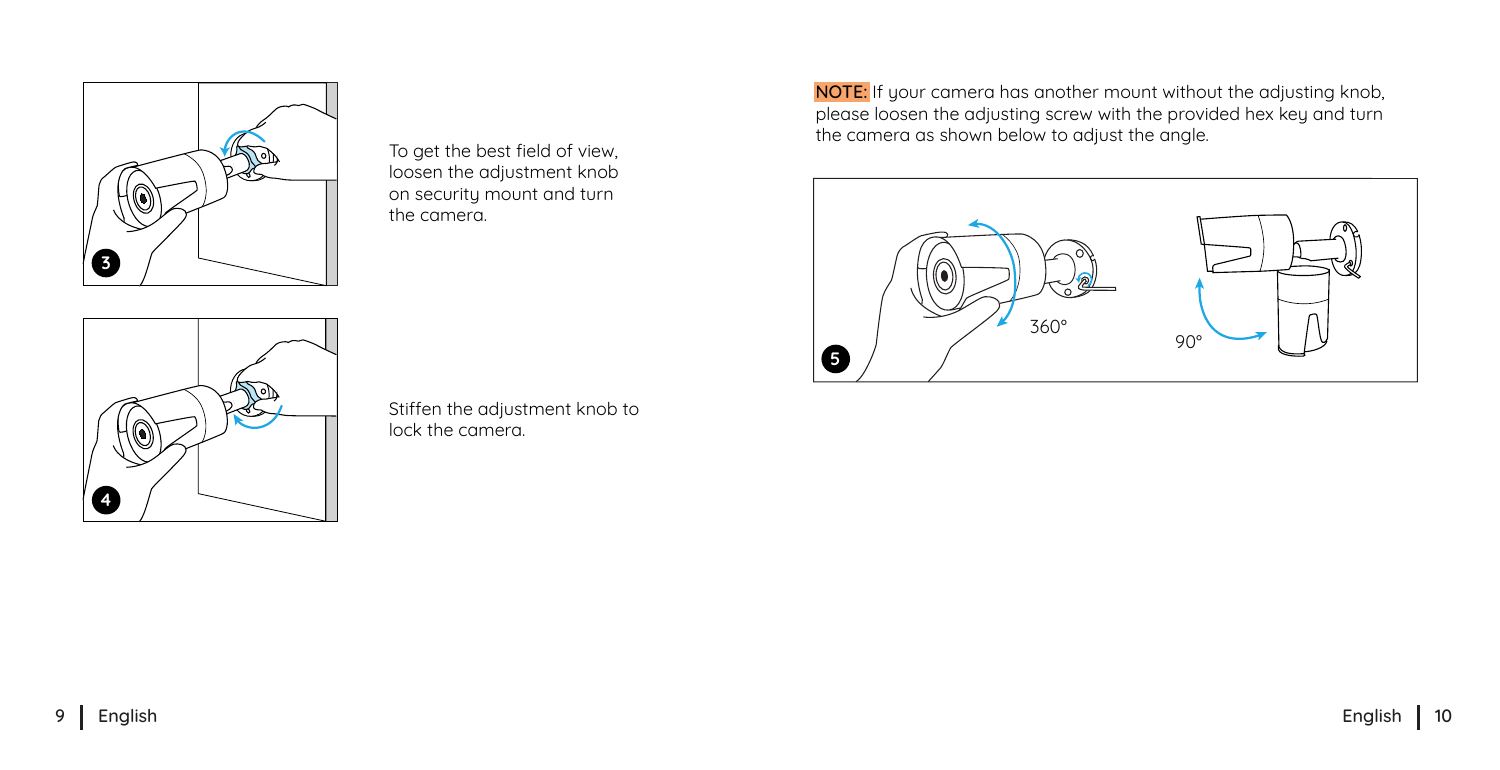### **Troubleshooting**

#### **Camera is Not Powering On**

If your camera is not powering on, please try the following solutions:

- Make sure your camera is powered properly. The PoE camera should be powered by a PoE switch/injector, the Reolink NVR or a 12V power adapter.
- If the camera is connected to a PoE device as listed above, connect the camera to another PoE port and see if the camera will power on.
- Try again with another Ethernet cable.

If these won't work, contact Reolink Support https://support.reolink.com/.

#### **Infrared LEDs Stop Working**

If the Infrared LEDs of your camera stop working, please try the following solutions:

- Enable infrared lights on Device Settings page via Reolink App/Client.
- Check if the Day/Night mode is enabled and set up auto infrared lights at night on Live View page via Reolink App/Client.
- Uparade the firmware of your camera to the latest version.
- Restore the camera to factory settings and check out the infrared light settings again.

If these won't work, contact Reolink Support https://support.reolink.com/.

#### **Failed to Upgrade the Firmware**

If you fail to upgrade the firmware for the camera. tru the following solutions:

- Check out the current camera firmware and see if it is the latest one.
- Make sure that you download the correct firmware from Download **Center**
- Make sure that your PC is working on a stable network.

If these won't work, contact Reolink Support https://support.reolink.com/.

### **Specifications**

#### Hardware Features

Night Vision: 30 Meters (100ft) Day/Night Mode: Auto Switchover

#### General

Operating Temperature: -10°C to 55°C (14°F to 131°F) Operating Humidity: 10%-90% Ingress Protection: IP66 For more specifications, visit https://reolink.com/.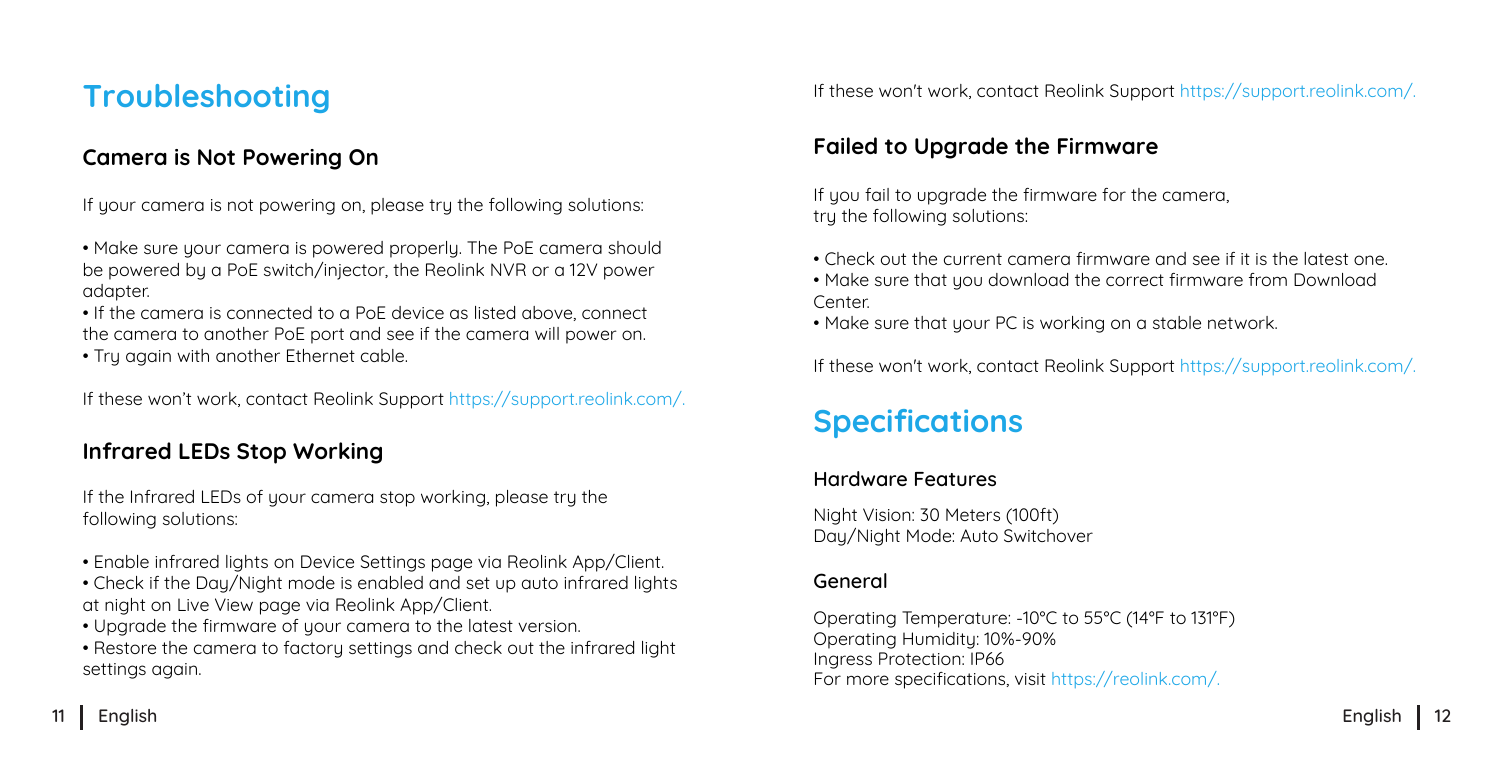### **Notification of Compliance**

#### FCC Compliance Statement

This device complies with Part 15 of FCC Rules. Operation is subject to the following two conditions: (1) this device may not cause harmful interference, and (2) this device must accept any interference received, including interference that may cause undesired operation. For more information, visit: https://reolink.com/fcc-compliance-notice/.

NOTE: This equipment has been tested and found to complu with the limits for a Class B digital device, pursuant to Part 15 of the FCC Rules. These limits are designed to provide reasonable protection against harmful interference in a residential installation.

## $\Gamma$   $\vdash$  Simplified EU Declaration of Conformity

Reolink declares that this device is in compliance with the essential requirements and other relevant provisions of Directive 2014/53/EU.

### Correct Disposal of This Product

This marking indicates that this product should not be disposed with other household wastes.throughout the EU. To prevent possible harm to the environment or human health from uncontrolled waste disposal,

recucle it responsibly to promote the sustainable reuse of material resources. To return your used device, please use the return and collection sustems or contact the retailer where the product was purchased. They can take this product for environmentally safe recycling.

#### IC Compliance Statement

This device contains licence-exempt transmitter(s)/receiver(s) that comply with Innovation, Science and Economic Development Canada's licence-exempt RSS(s). Operation is subject to the following two conditions:

(1) This device may not cause interference.

(2) This device must accept any interference, including interference that may cause undesired operation of the device.

L'émetteur/récepteur exempt de licence contenu dans le présent appareil est conforme aux CNR d'Innovation, Sciences et Développement économique Canada applicables aux appareils radio exempts de licence. L'exploitation est autorisée aux deux conditions suivantes :

(1) L' appareil ne doit pas produire de brouillage;

(2) L' appareil doit accepter tout brouillage radioélectrique subi, même si le brouillage est susceptible d' en compromettre le fonctionnement.

#### Limited Warranty

This product comes with a 2-year limited warranty that is valid only if purchased from Reolink Official Store or a Reolink authorized reseller. Learn more: https://reolink.com/warranty-and-return/.